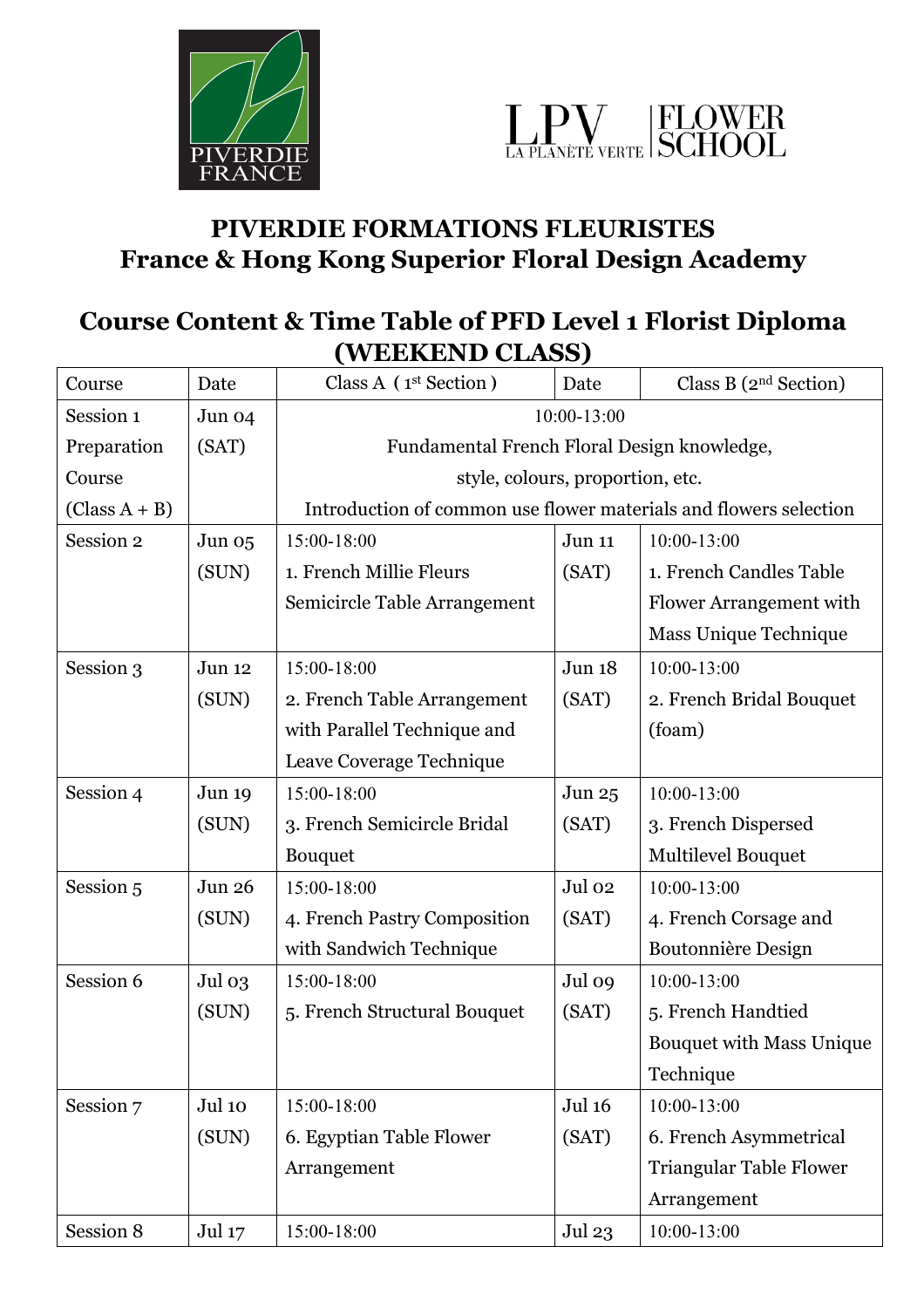|                        | (SUN)             | 7. French Long Shape Table                    | (SUN)       | 7. French Vintage                  |  |
|------------------------|-------------------|-----------------------------------------------|-------------|------------------------------------|--|
|                        |                   | Flower Arrangement and Diner                  |             | <b>Multilevel Semicircle Table</b> |  |
|                        |                   | <b>Table Decoration (without)</b>             |             | <b>Flower Arrangement</b>          |  |
|                        |                   | focal point)                                  |             |                                    |  |
| Session 9              | Jul <sub>24</sub> | 15:00-18:00                                   | Jul 30      | 10:00-13:00                        |  |
|                        | (SUN)             | 8. Exam Details                               | (SAT)       | 8. Exam Details                    |  |
|                        |                   | <b>French Semicircle Bouquet</b>              |             | French Kite Shape Table            |  |
|                        |                   | with Dispersed Technique                      |             | <b>Flower Arrangement</b>          |  |
| Session                | Aug 07            | Morning 10:00-13:00 :                         |             |                                    |  |
| 10 & 11                | (SUN)             | <b>Grand Banquet Table Flower Arrangement</b> |             |                                    |  |
|                        |                   | Long Diner Table Flower Arrangement           |             |                                    |  |
| Group                  |                   | Suspended Table Flower Arrangement            |             |                                    |  |
| Project                |                   | Afternoon 14:00-17:00 :                       |             |                                    |  |
| $\text{(Class A + B)}$ |                   | Floral Arch (Graduation Project)              |             |                                    |  |
| <b>Exam Date</b>       | <b>TBC</b>        | <b>French Mille Fleurs Semicircle</b>         |             | French Kite Shape Table Flower     |  |
|                        |                   | <b>Bouquet</b>                                | Arrangement |                                    |  |

\*Class A & Class B together as the prerequisites for PFD Level 1 Diploma. The enrollment does not discriminate the class' registration order.

\*Class A Fee: Tuition HKD \$7,000(Total 11 periods, 8 individual works + 4 group projects); Material Fee HKD \$8,800, Total HKD \$15800

\*Class B Fee: Tuition HKD \$7,000(Total 11 periods, 8 individual works + 4 group projects); Material Fee HKD \$8,800, Total HKD \$15800

\*For those who have never been participated PFD course have to attend the preparation course (Session 1)

\*Class A + Class B Examination Fee, material fee, PFD Level 1 Diploma total HKD \$2,500

\*Charges for retaking the examination HKD \$1,500

\*Class enrollment is based on the payment of tuition. Material fee should be paid and confirmed before class commences.

\*Course registration before  $21/May/2022$  will get the early bird discount – HKD \$1,500 \*2 classes together 10% off / 2 people together 10% off (must finish both class on the same semester) / Pre-registered students 12% off (not applicable to other discount offerings)

\*Aforementioned promotions can only be used once and based on the subjectivity of discount

\*Every student can be absent for 2 periods. The missed classes will be made up in next semester

\*Including one set of floral tools (Japanese floral scissors, German floral knife), LPV apron, LPV

floral bag & notebook (Class A & Class B only 1 set)

\*Including tuition and material fee

\*Including snacks and drinks

\*Including photography